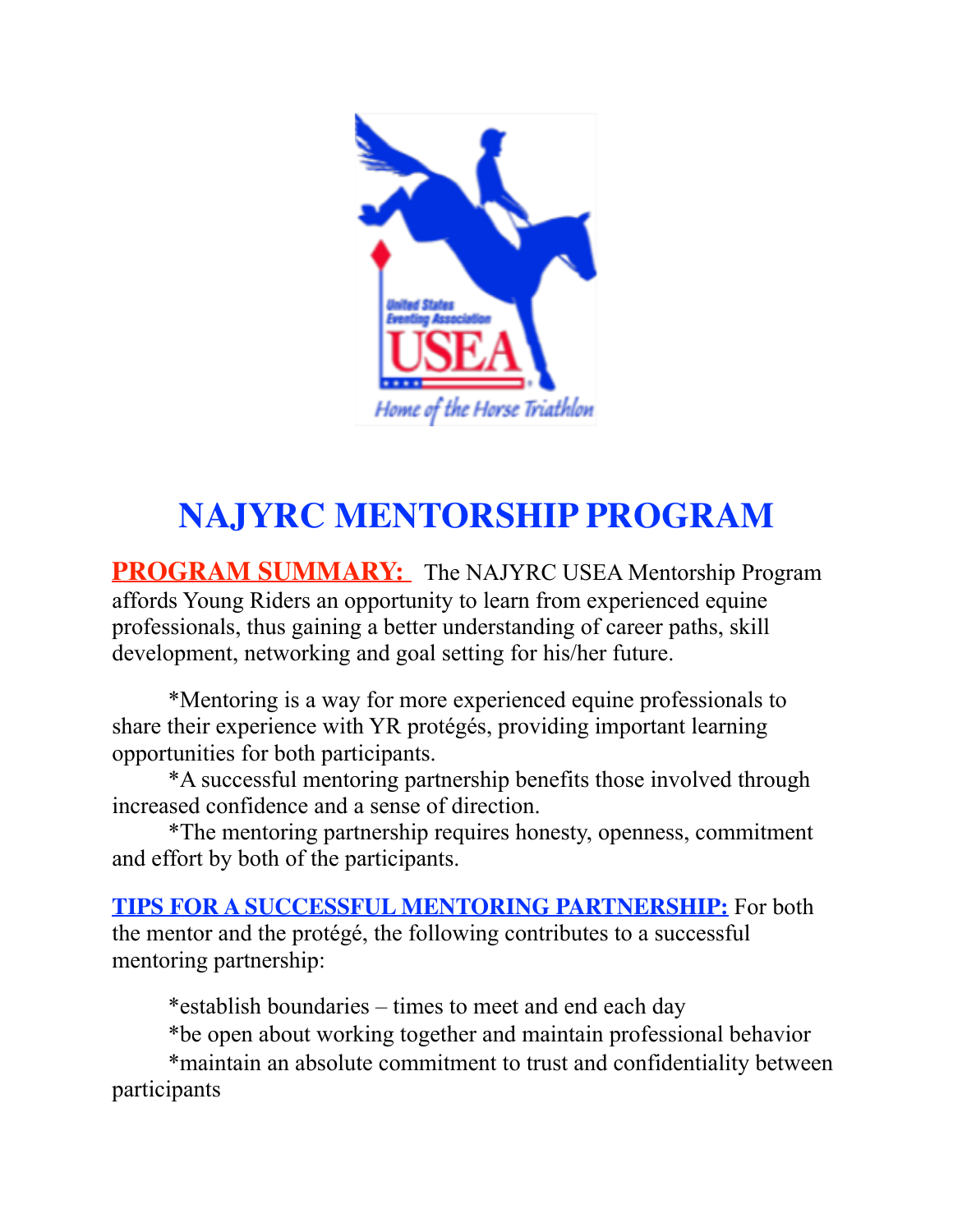### **MENTOR ROLE**

**Definition:** A mentor serves as a role model and has the ability to lead, inspire, and motivate his or her YR protégé by expanding his or her awareness, insight, and perspective. A mentor asks the tough questions and communicates the rules of how things work, identifies political relationships and assists in developing goals with the YR protégé for future career direction and skill development.

A mentor:

\*listens and offers feedback

\*recommends developmental activities

\*suggests and provides resources

\*communicates experiences and challenges

\*serves as a counselor and guide

\*discusses training and educational opportunities

 \*explores career goals of the YR protégé and discusses numerous career paths available o the protégé within the equine world

**Qualifications:** A mentor has

\*respect of peers and professionals

\*expertise in his or her field of knowledge

\*a desire to help the protégé as well as the organization

\*a willingness to commit time and energy to the partnership

\*an ability to help the protégé set and attain goals

\*credibility with colleagues

**Responsibilities:** A mentor will provide the following to his/her YR protégé

\*vision and insight

\*advice and counsel

 \*support and encouragement for building self-confidence and stronger insight into the workings of the equine culture

\*solid role modeling

\*constructive feedback and critical analysis

#### **Benefits/Rewards:** Mentors who participate in mentoring partnerships

 \*gain personal satisfaction from helping the YR protégé discover and reach his/her potential

\*gain exposure to new perspectives from the YR protégé

\*gain enhancement of coaching feedback and leadership skills

\*experience personal satisfaction from giving back to the organization

 \*provide a legacy of personal knowledge, insight and experience to the future leaders of the equine world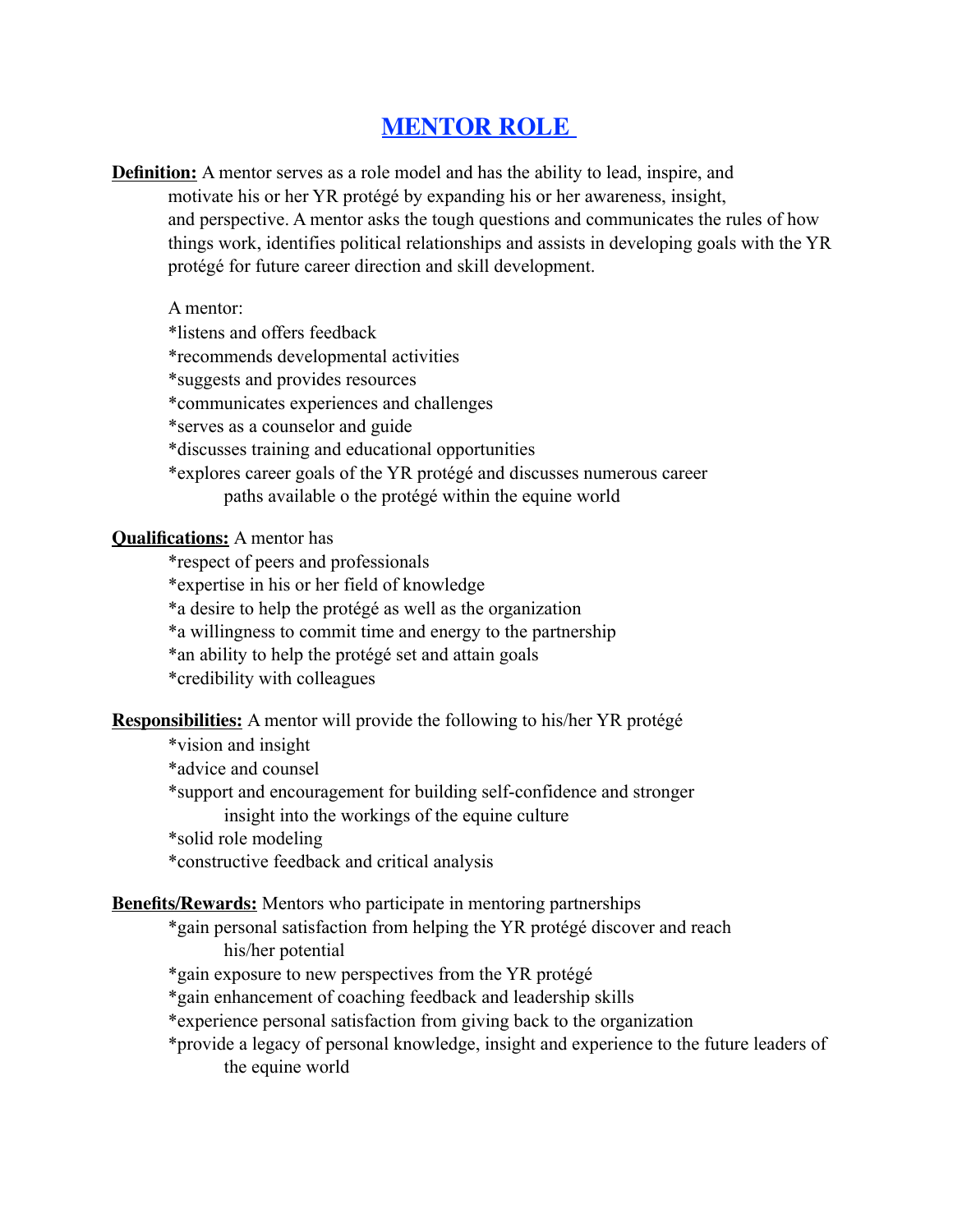**Preparation:** Mentors can help to ensure a successful mentoring partnership by

- \*being willing to actively involve the YR protégé in any and all activities the mentor deems appropriate
- \*thinking about relevant books and web resources that might be of value to the YR protégé
- \*summarizing his/her goals and expectations for the mentoring partnership
- \*developing 2 or 3 topics the mentor would like to discuss with the YR protégé
- \*determining times/logistics for daily encounters

Suggested guideline questions that might assist mentors in the beginning to get to know the YR protégé with whom they will be working:

\* "What is important to you?"

- \* "Tell me about your background and experience?"
- \* "What gives you the most satisfaction within the equine culture?"

#### **Evaluation:** All mentors will

\*complete written program evaluation

 \*complete formal, closing oral communication with the YR protégé to conclude the mentoring partnership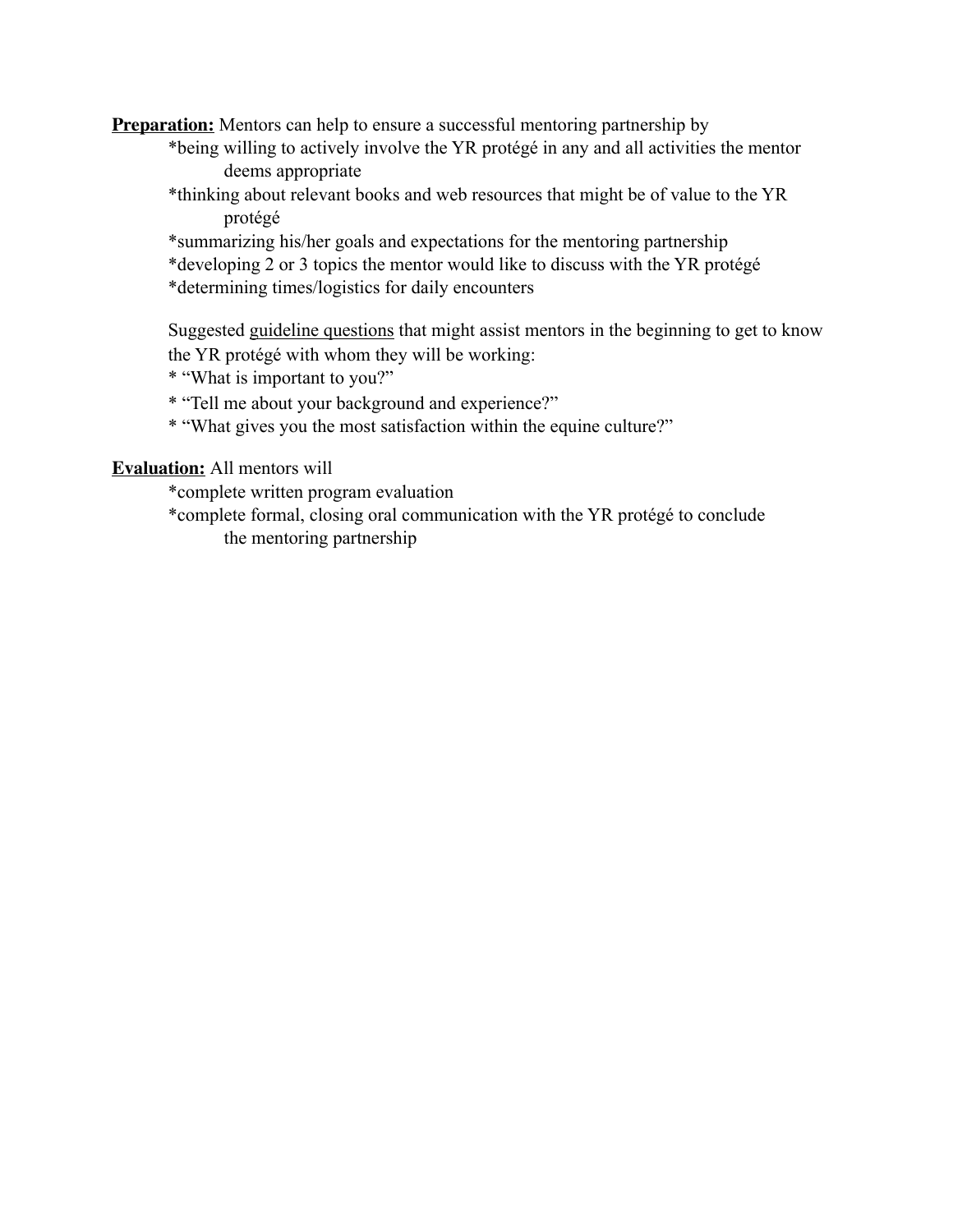### **YOUNG RIDER PROTÉGÉ ROLE**

**Definition:** A young rider protégé is an active member of his or her Area YR Program who desires to work with a mentor from whom he or she may gain guidance, knowledge and training regarding the mentor's role within the equine world.

The YR protégé relies on the mentor's experience and influence to increase his or her own awareness of the mentor's role within the equine world. The YR protégé seeks constructive feedback as well as encouragement and has a strong commitment to professional growth and the ambition to succeed. The success of the mentoring partnership is often based on what the YR protégé wants to achieve from the partnership.

The YR protégé

\*asks questions

\*shares ongoing career planning and goals

\*is open to the mentor's suggestions

\*keeps lines of communication open with his or her mentor

\*is ready to work alongside as per the mentor's instructions

### **Qualifications:** A YR protégé must have the following characteristics

\*a desire to learn and grow

\* a commitment and loyalty to the YR program

\*both intelligence and common sense

\*a strong commitment to goals and personal responsibility

\*an ability to listen and follow through with directions

### **Responsibilities:** A YR protégé must

 \*be prepared to tell the mentor how he or she can be helpful (i.e. mentors often ask protégés to define areas in which they can be most helpful to the YR)

\*be professional in attire, attendance, punctuality and communication

\*observe the rules of confidentiality

\*be receptive to feedback and coaching

\*be actively involved in every activity with the mentor

\*prepare questions in advance of each meeting

\*seek out opportunities for substantive work assignments

\*take initiative in skill development

\*assess his or her individual needs and be proactive in career development

\*take advantage of the training and assistance offered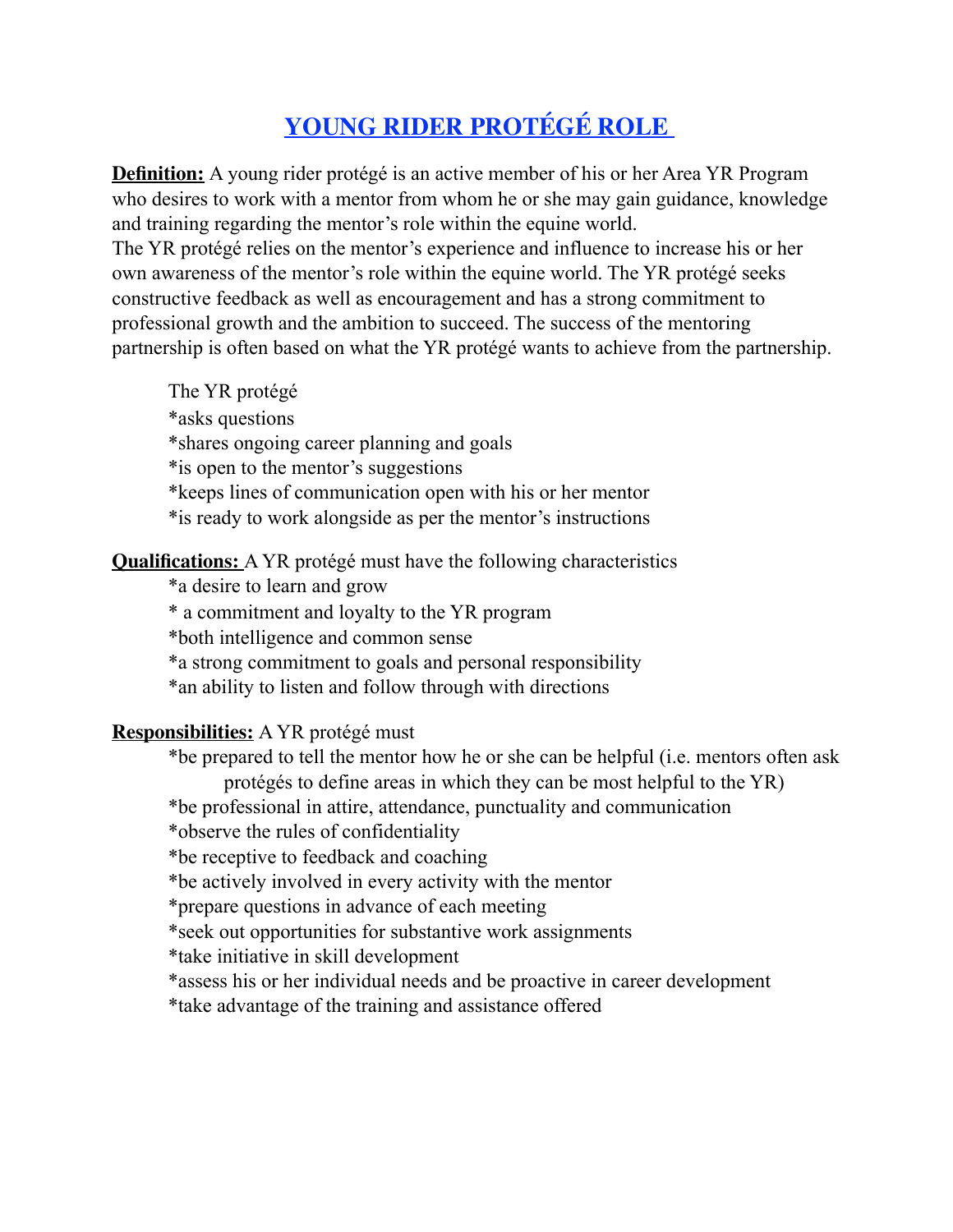**Benefits/Rewards:** YR protégés who participate in a mentoring partnership

\*gain assistance in defining career goals, strategies and options

\*gain personalized education geared toward his/her specific needs

- \*gain exposure to behind the scenes workings of international horse competition
- \*gain help in building confidence to grow beyond the usual expectations

\*develop networks

\*increase their visibility

\*learn to adapt to changing professional and organizational circumstances

\*increase their opportunities to develop leadership capabilities

\*increase their opportunities to practice risk-taking within a professional context

**Preparation:** YR protégés can help to ensure a successful mentoring partnership by

\*doing some "homework" and researching his/her mentor's background,

accomplishments, and the organization or organizations with which the mentor is associated

\*clarifying his/her expectations up front with the mentor

\*perhaps contacting his/her mentor prior to the competition

Suggested **guideline questions** that might assist YR protégés in the beginning to get to know the mentor with whom they will be working:

- \* "Have you had a mentoring partnership in the past? What went well? What could have made the partnership better?"
- \* "What expectations do you have of me?"
- \* "I'm interested in (specify) skills (knowledge) for my professional development. Can you help me to these?"
- \* "How might I prepare for our first meeting?"

**Evaluation:** All YR protégés will

\*complete written program evaluation

 \*complete formal, closing oral communication with their mentors to conclude the mentoring partnership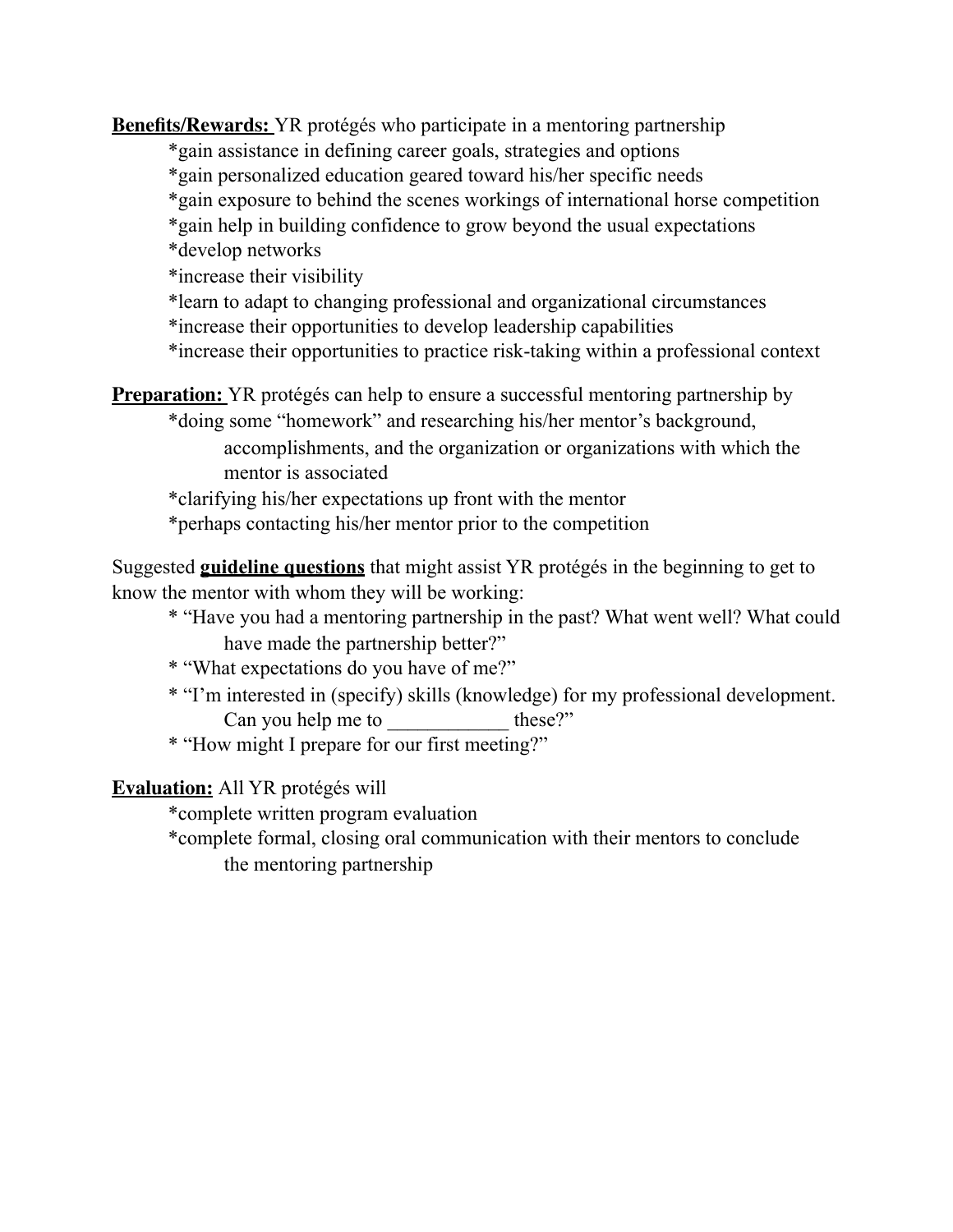## **MENTOR/PROTÉGÉ EVALUATION FORM**

| On a scale of 1 to 5 with 5 indicating strongly agree and 1 indicating strongly<br>disagree, please indicate your degree of satisfaction with the following<br>aspects of your mentoring partnership. |            |
|-------------------------------------------------------------------------------------------------------------------------------------------------------------------------------------------------------|------------|
|                                                                                                                                                                                                       | <u>1-5</u> |
| Mentoring partnership worked well.                                                                                                                                                                    |            |
| Program met my expectations.                                                                                                                                                                          |            |
| Trust and confidentiality were established.                                                                                                                                                           |            |
| Appropriate amount of time has been devoted to the program.                                                                                                                                           |            |
| The program was worthwhile.                                                                                                                                                                           |            |
| Learned a great deal from ____ mentor ____ protégé ____ (indicate person being<br>evaluated)                                                                                                          |            |

Please add any additional comments: